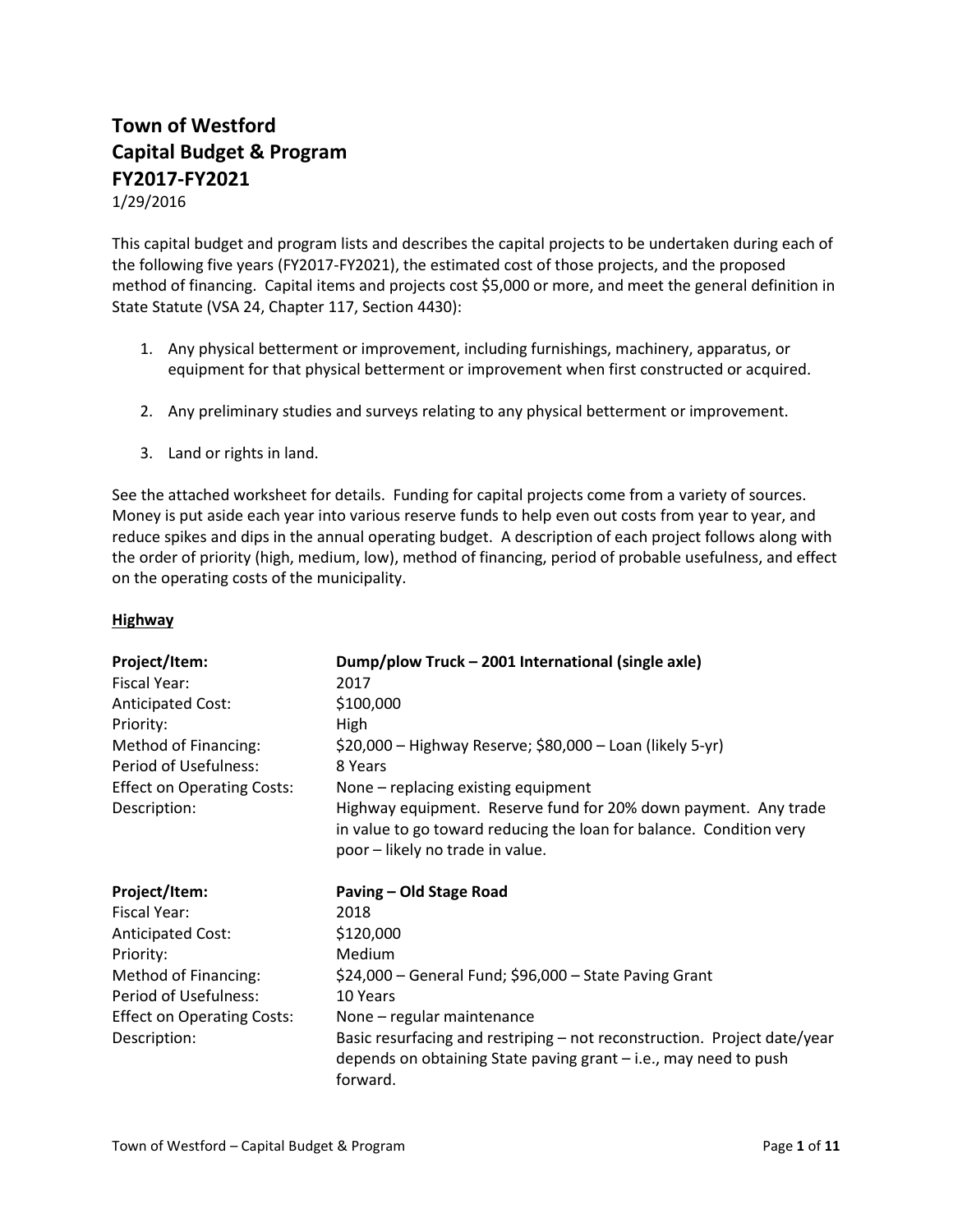| Project/Item:                     | Dump/plow Truck - 2005 International (tandem)                                                                                  |
|-----------------------------------|--------------------------------------------------------------------------------------------------------------------------------|
| <b>Fiscal Year:</b>               | 2018                                                                                                                           |
| <b>Anticipated Cost:</b>          | \$195,000                                                                                                                      |
| Priority:                         | High                                                                                                                           |
| Method of Financing:              | \$19,500 - Highway Reserve; \$19,500 - General Fund; \$156,000 - Loan<br>(likely 5-yr)                                         |
| Period of Usefulness:             | 12 Years                                                                                                                       |
| <b>Effect on Operating Costs:</b> | None - replacing existing equipment                                                                                            |
| Description:                      | Highway equipment. Reserve and general fund for 20% down payment.<br>Any trade in value to go toward reducing the loan amount. |
| Project/Item:                     | <b>Millermatic Welder</b>                                                                                                      |
| <b>Fiscal Year:</b>               | 2018                                                                                                                           |
| Anticipated Cost:                 | \$5,000                                                                                                                        |
| Priority:                         | Medium                                                                                                                         |
| Method of Financing:              | \$2,500 - Highway Reserve; \$2,500 - General Fund                                                                              |
| Period of Usefulness:             | 15 Years                                                                                                                       |
| <b>Effect on Operating Costs:</b> | None - replacing existing equipment                                                                                            |
| Description:                      | Tool used in Town Garage.                                                                                                      |
| Project/Item:                     | Excavator - 2008 Cat                                                                                                           |
| <b>Fiscal Year:</b>               | 2019                                                                                                                           |
| <b>Anticipated Cost:</b>          | \$170,000                                                                                                                      |
| Priority:                         | High                                                                                                                           |
| Method of Financing:              | \$20,000 - Highway Reserve; \$14,000 - General Fund; \$136,000 - Loan<br>(likely 5-yr)                                         |
| Period of Usefulness:             | 11 Years                                                                                                                       |
| <b>Effect on Operating Costs:</b> | None - replacing existing equipment                                                                                            |
| Description:                      | Highway equipment. Reserve and general fund for 20% down payment.<br>Any trade in value to go toward reducing the loan amount. |
| Project/Item:                     | <b>Tandem Utility Trailer (2014)</b>                                                                                           |
| <b>Fiscal Year:</b>               | 2020                                                                                                                           |
| <b>Anticipated Cost:</b>          | \$7,000                                                                                                                        |
| Priority:                         | Medium                                                                                                                         |
| Method of Financing:              | \$4,000 - Highway Reserve; \$3,000 - General Fund                                                                              |
| Period of Usefulness:             | 10 Years                                                                                                                       |
| <b>Effect on Operating Costs:</b> | None - replacing existing equipment                                                                                            |
| Description:                      | Highway equipment.                                                                                                             |
| Project/Item:                     | Hot Pressure Washer (2007)                                                                                                     |
| <b>Fiscal Year:</b>               | 2020                                                                                                                           |
| <b>Anticipated Cost:</b>          | \$13,000                                                                                                                       |
| Priority:                         | Medium                                                                                                                         |
| Method of Financing:              | \$8,000 - Highway Reserve; \$5,000 - General Fund                                                                              |
| Period of Usefulness:             | 13 Years                                                                                                                       |
| <b>Effect on Operating Costs:</b> | None - replacing existing equipment                                                                                            |
| Description:                      | Tool used in Town Garage.                                                                                                      |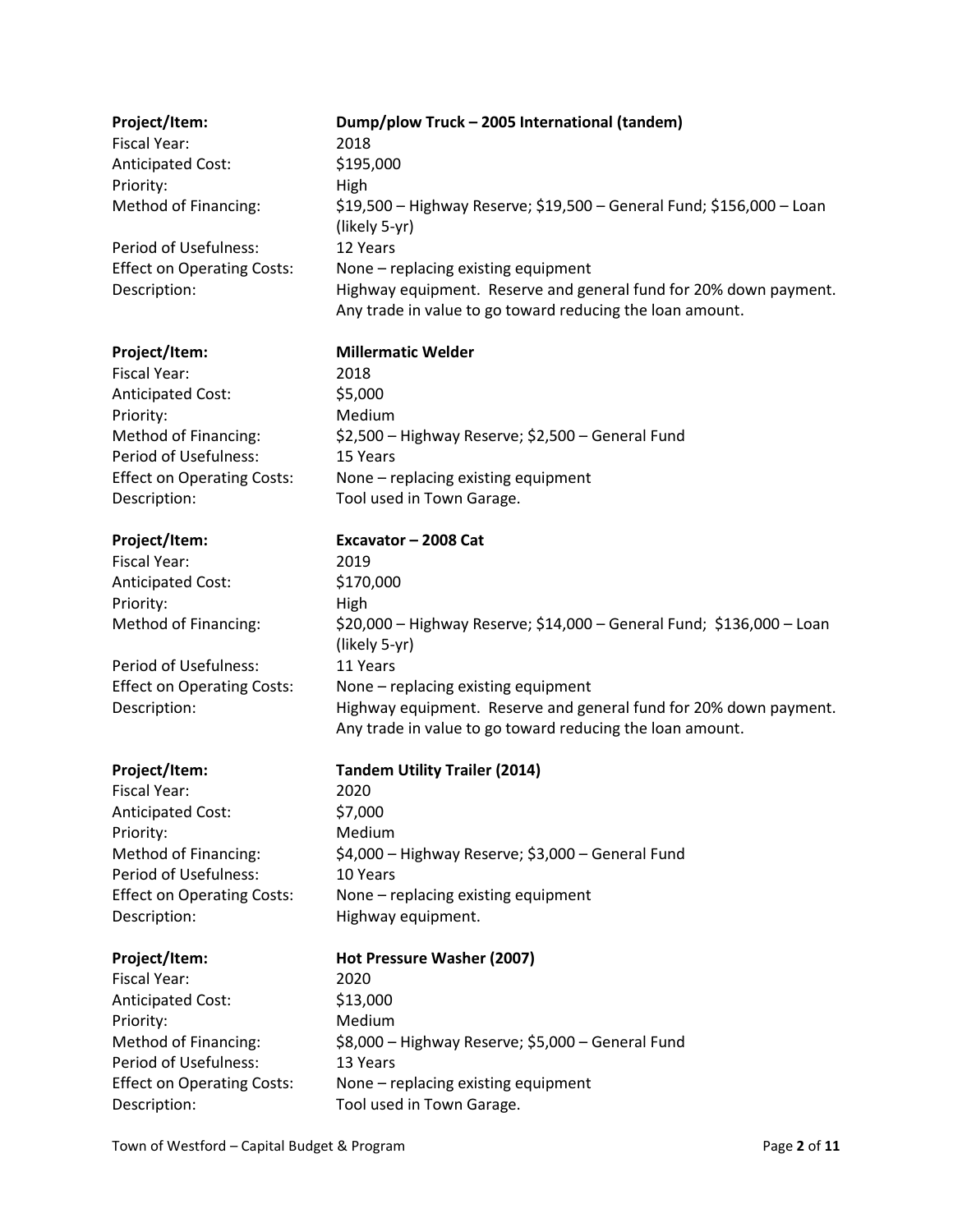| Project/Item:                     | Truck - Ford F550                                                                                                              |
|-----------------------------------|--------------------------------------------------------------------------------------------------------------------------------|
| <b>Fiscal Year:</b>               | 2020                                                                                                                           |
| <b>Anticipated Cost:</b>          | \$75,000                                                                                                                       |
| Priority:                         | High                                                                                                                           |
| Method of Financing:              | \$11,250 - Highway Reserve; \$3,750 - General Fund; \$60,000 - Loan<br>(likely 5-yr)                                           |
| Period of Usefulness:             | 6 Years                                                                                                                        |
| <b>Effect on Operating Costs:</b> | None - replacing existing equipment                                                                                            |
| Description:                      | Highway equipment. Reserve and general fund for 20% down payment.<br>Any trade in value to go toward reducing the loan amount. |
| Project/Item:                     | <b>Hydro Seeder</b>                                                                                                            |
| Fiscal Year:                      | 2021                                                                                                                           |
| <b>Anticipated Cost:</b>          | \$8,000                                                                                                                        |
| Priority:                         | Medium                                                                                                                         |
| Method of Financing:              | \$6,400 - Highway Reserve; \$1,600 - General Fund                                                                              |
| Period of Usefulness:             | 15 Years                                                                                                                       |
| <b>Effect on Operating Costs:</b> | None - replacing existing equipment                                                                                            |
| Description:                      | Highway equipment.                                                                                                             |
| Project/Item:                     | <b>Paving - Cambridge Road</b>                                                                                                 |
| <b>Fiscal Year:</b>               | 2022                                                                                                                           |
| <b>Anticipated Cost:</b>          | \$95,000                                                                                                                       |
| Priority:                         | Medium                                                                                                                         |
| Method of Financing:              | \$15,200 - Highway Reserve; \$3,800 - General Fund; \$76,000 - State<br><b>Paving Grant</b>                                    |
| Period of Usefulness:             | 10 Years                                                                                                                       |
| <b>Effect on Operating Costs:</b> | None - regular maintenance                                                                                                     |
| Description:                      | Basic resurfacing and restriping - not reconstruction.                                                                         |
| Project/Item:                     | Grader - 2012 Volvo                                                                                                            |
| <b>Fiscal Year:</b>               | 2024                                                                                                                           |
| <b>Anticipated Cost:</b>          | \$350,000                                                                                                                      |
| Priority:                         | High                                                                                                                           |
| Method of Financing:              | \$56,000 - Highway Reserve; \$14,000 - General Fund; \$280,000 - Loan<br>(likely 5-yr)                                         |
| Period of Usefulness:             | 12 Years                                                                                                                       |
| <b>Effect on Operating Costs:</b> | None - replacing existing equipment                                                                                            |
| Description:                      | Highway equipment. Reserve and general fund for 20% down payment.<br>Any trade in value to go toward reducing the loan amount. |
| Project/Item:                     | Dump/plow Truck - 2014 Western Star (tandem)                                                                                   |
| <b>Fiscal Year:</b>               | 2024                                                                                                                           |
| <b>Anticipated Cost:</b>          | \$350,000                                                                                                                      |
| Priority:                         | High                                                                                                                           |
| Method of Financing:              | \$56,000 - Highway Reserve; \$14,000 - General Fund; \$280,000 - Loan<br>(likely 5-yr)                                         |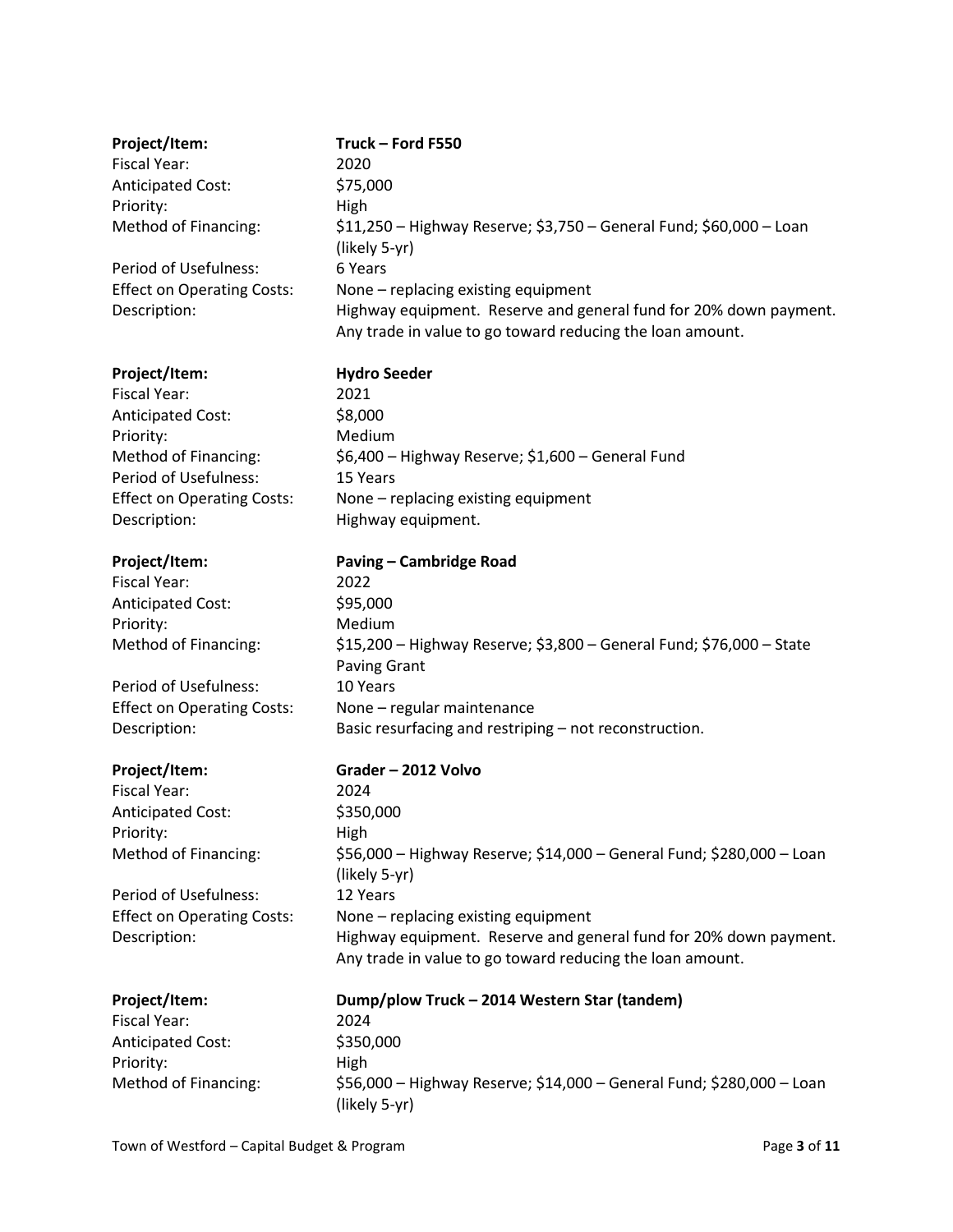| Period of Usefulness:             | 10 Years                                                          |
|-----------------------------------|-------------------------------------------------------------------|
| <b>Effect on Operating Costs:</b> | None $-$ replacing existing equipment                             |
| Description:                      | Highway equipment. Reserve and general fund for 20% down payment. |
|                                   | Any trade in value to go toward reducing the loan amount.         |

### **Project/Item: Brushhog**

Fiscal Year: 2024 Anticipated Cost: \$30,000 Priority: Low Period of Usefulness: 10 Years Description: Highway equipment.

Method of Financing:  $$24,000 -$  Highway Reserve; \$6,000 – General Fund Effect on Operating Costs: None – replacing existing equipment

### **Project/Item: Paving – Westford-Milton Road**

Fiscal Year: 2025 Anticipated Cost: \$230,000 Priority: Medium

Period of Usefulness: 10 Years

Fiscal Year: 2028 Anticipated Cost: \$8,000 Priority: High Period of Usefulness: 20 Years

Fiscal Year: 2030 Anticipated Cost: \$160,000 Priority: High

Period of Usefulness: 15 Years

Method of Financing: \$36,800 – Highway Reserve; \$9,200 – General Fund; \$184,000 – State Paving Grant Effect on Operating Costs: None – regular maintenance Description: Basic resurfacing and restriping – not reconstruction.

### **Project/Item: Ventilation System for Welder**

Method of Financing: \$6,000 – Highway Reserve; \$2,000 – General Fund Effect on Operating Costs: None – replacing existing equipment Description: Town Garage safety equipment. Begin setting aside \$1,600/year in FY24.

## **Project/Item: Loader – 2015 John Deere**

Method of Financing: \$25,600 – Highway Reserve; \$6,400 – General Fund; \$128,000 – Loan (likely 5-yr) Effect on Operating Costs: None – replacing existing equipment Description: Highway equipment. Reserve and general fund for 20% down payment. Any trade in value to go toward reducing the loan for balance. Begin setting aside \$6,400/year to reserve fund in FY26.

| Project/Item: | <b>Garage Roof</b> |
|---------------|--------------------|
| Fiscal Year:  | ַיִּיִיִּי         |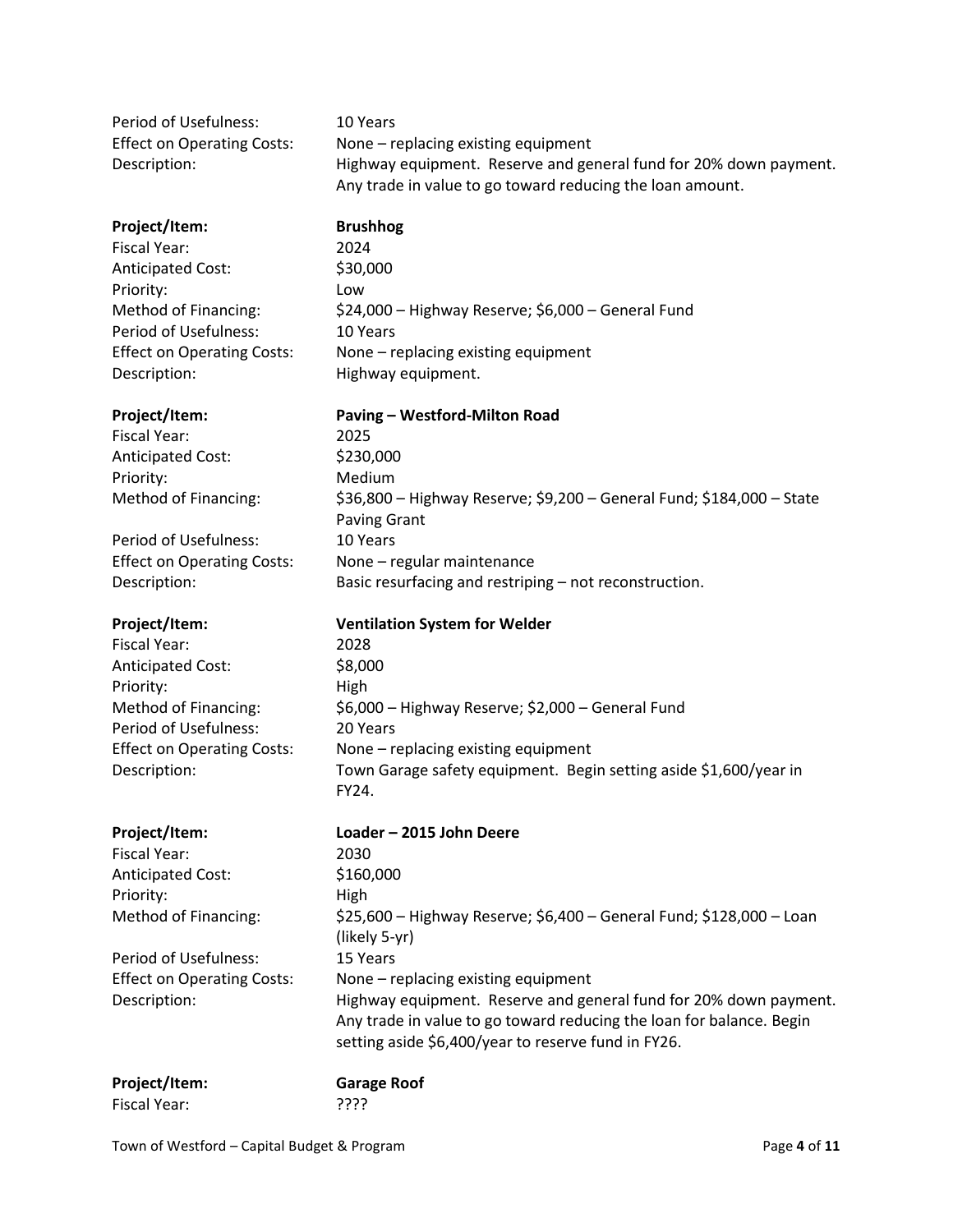| <b>Anticipated Cost:</b>          | ????                                                            |
|-----------------------------------|-----------------------------------------------------------------|
| Priority:                         | Medium                                                          |
| Method of Financing:              | ????                                                            |
| Period of Usefulness:             | 30 years                                                        |
| <b>Effect on Operating Costs:</b> | None – replacing existing roof material                         |
| Description:                      | Building maintenance. Roof leaking intermittently in 2015. Road |
|                                   | Foreman getting cost estimates. Timeline and cost uncertain.    |

### **Administration**

### **Project/Item: Computer Server – Town Office**

Fiscal Year: 2018 Anticipated Cost: \$20,000 Priority: Low Period of Usefulness: 5 Years Description: Town Office equipment.

Fiscal Year: 2018 Anticipated Cost: \$13,000 Priority: Medium Period of Usefulness: 5 Years Description: Town Office equipment.

Fiscal Year: 2025 Anticipated Cost: \$5,000 Priority: Medium Period of Usefulness: 25 Years Description: Town Office equipment.

Fiscal Year: 2025 Anticipated Cost: \$20,000 Priority: Medium Period of Usefulness: 50+ Years Effect on Operating Costs: None.

# Method of Financing:  $$20,000 -$  Administration Reserve Fund Effect on Operating Costs: None – replacing existing equipment

### **Project/Item: Copier – Town Office**

Method of Financing: \$13,000 – Administration Reserve Fund Effect on Operating Costs: None – replacing existing equipment

### **Project/Item: Furnace – Town Office**

Method of Financing: \$4,000 – Administration Reserve Fund; \$1,000 – General Fund Effect on Operating Costs: None – replacing existing equipment

### **Project/Item: Vault Expansion – Town Office**

Method of Financing: \$16,000 – Administration Reserve Fund; \$4,000 – General Fund Description: Shelving for vault in downstairs of Town Office. Needed once upstairs vault is full.

**Project/Item: Handicap Ramp – Town Office**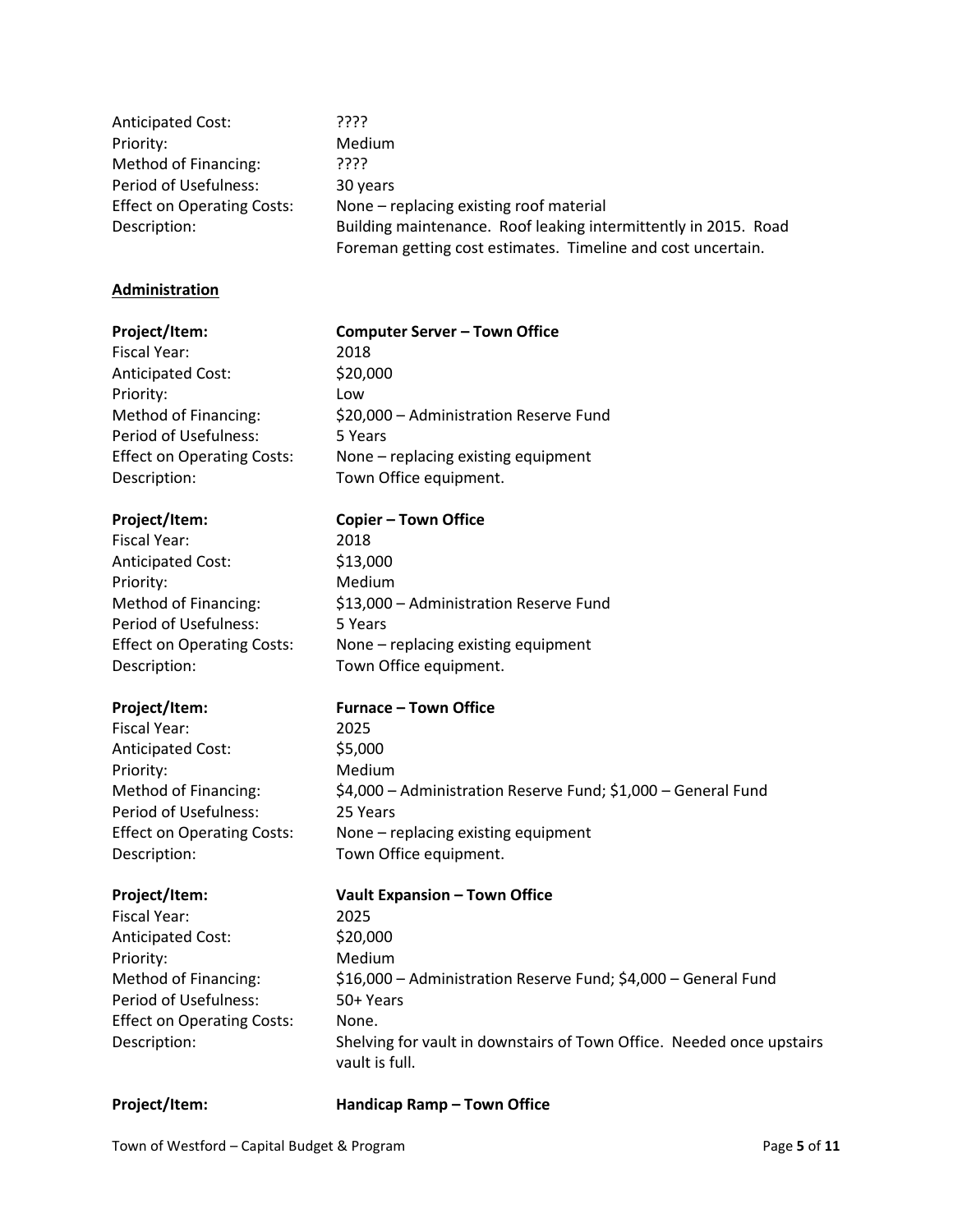| Fiscal Year:                      | 2028                                                                    |
|-----------------------------------|-------------------------------------------------------------------------|
| <b>Anticipated Cost:</b>          | \$15,000                                                                |
| Priority:                         | <b>Medium</b>                                                           |
| Method of Financing:              | \$12,000 - Administration Reserve Fund; \$3,000 - General Fund          |
| Period of Usefulness:             | 20 Years                                                                |
| <b>Effect on Operating Costs:</b> | None – replacing existing equipment                                     |
| Description:                      | Town Office equipment. Begin setting aside \$3,000/year to reserve fund |
|                                   | in FY24.                                                                |
|                                   |                                                                         |

**Project/Item: Voting Machine**

fund in FY28.

2035  $$6,000$ Medium

25 Years

reserve fund in FY31.

Fiscal Year: 2032 Anticipated Cost: \$10,000 Priority: High Method of Financing: \$8,000 – Administration Reserve Fund; \$2,000 – General Fund Period of Usefulness: 16 Years Effect on Operating Costs: None – replacing existing equipment Description: Town Office equipment. Begin setting aside \$2,000/year to reserve

### **Project/Item: Roof – Town Office**

| Fiscal Year:                      |
|-----------------------------------|
| <b>Anticipated Cost:</b>          |
| Priority:                         |
| Method of Financing:              |
| Period of Usefulness:             |
| <b>Effect on Operating Costs:</b> |
| Description:                      |

Fiscal Year: 2038 Anticipated Cost: \$37,500 Priority: Medium Period of Usefulness: 25 Years

**Project/Item: Emergency Generator – Westford School**

None – replacing existing equipment

Method of Financing: \$30,000 – Administration Reserve Fund; \$7,500 – General Fund Effect on Operating Costs: None – replacing existing equipment Description: Provides power to the Westford School in case of a power outage. School serves as the Town's designated emergency shelter. Total cost \$75,000. Assumes Unified School District will pay half. Begin setting aside \$7,500/year to reserve fund in FY34.

\$4,000 – Administration Reserve Fund; \$2,000 – General Fund

Town Office roof – new shingles. Begin setting aside \$2,000/year to

| Project/Item:                     | <b>Town Common Swing Set</b>                                  |
|-----------------------------------|---------------------------------------------------------------|
| Fiscal Year:                      | 2039                                                          |
| <b>Anticipated Cost:</b>          | \$5,000                                                       |
| Priority:                         | Low                                                           |
| Method of Financing:              | \$4,000 - Administration Reserve Fund; \$1,000 - General Fund |
| Period of Usefulness:             | 25 Years                                                      |
| <b>Effect on Operating Costs:</b> | None - replacing existing equipment                           |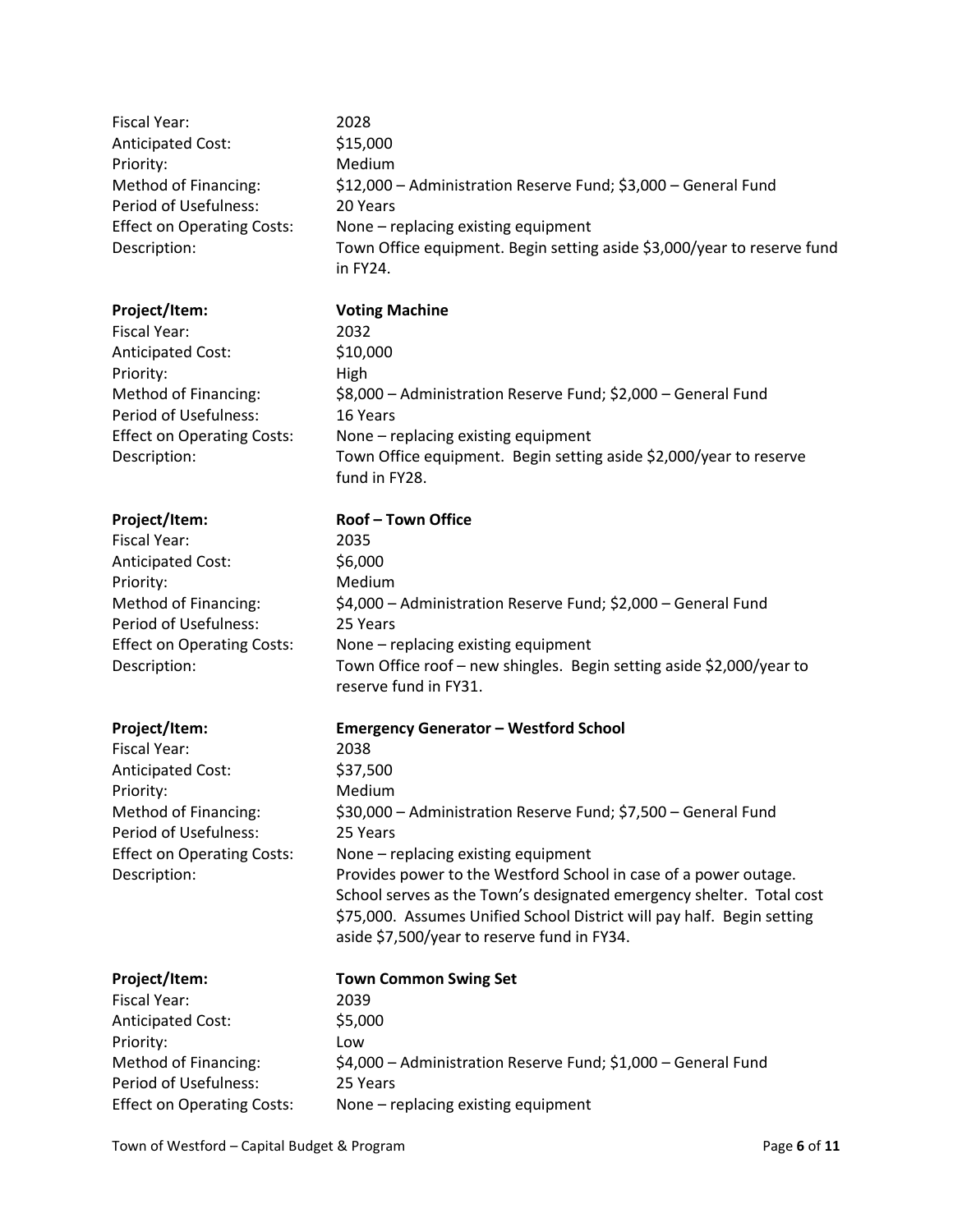Description: Town Common equipment; replace at end of useful life. Begin setting aside \$1,000/year to reserve fund in FY35.

### **Fire Department**

| Project/Item:                     | Portable Pump (2)                                                                                                               |
|-----------------------------------|---------------------------------------------------------------------------------------------------------------------------------|
| Fiscal Year:                      | 2016                                                                                                                            |
| <b>Anticipated Cost:</b>          | \$6,400                                                                                                                         |
| Priority:                         | Medium                                                                                                                          |
| Method of Financing:              | \$6,400 - Fire Department Reserve Fund                                                                                          |
| Period of Usefulness:             | 20 Years                                                                                                                        |
| <b>Effect on Operating Costs:</b> | None - replacing existing equipment                                                                                             |
| Description:                      | Fire Department equipment; replace at end of useful life. NOTE:<br>purchase may be delayed to FY17 per John Quinn 1/11/16 email |
| Project/Item:                     | <b>Station Generator</b>                                                                                                        |

# Fiscal Year: 2017

| <b>Anticipated Cost:</b>          | \$7,5 |
|-----------------------------------|-------|
| Priority:                         | Low   |
| Method of Financing:              | \$7,5 |
| Period of Usefulness:             | 10Y   |
| <b>Effect on Operating Costs:</b> | Non   |
| Description:                      | Fire  |

Fiscal Year: 2017 Anticipated Cost: \$325,000 Priority: High Period of Usefulness: 25 Years

Fiscal Year: 2018 Anticipated Cost: \$5,800 Priority: Medium Period of Usefulness: 15 Years

Fiscal Year: 2018 Anticipated Cost: \$8,500 Priority: Medium Period of Usefulness: 15 Years

7,500 7,500 – Fire Department Reserve Fund ) Years one – replacing existing equipment re Department equipment; replace at end of useful life.

### **Project/Item: Pumper Truck - 710**

Method of Financing: \$65,000 – Fire Department Reserve Fund; \$260,000 – Loan (10 year) Effect on Operating Costs: None – replacing existing equipment Description: Fire Department equipment; replace at end of useful life.

### **Project/Item: CO/LP Gas Meter**

Method of Financing: \$2,900 – Fire Department Reserve Fund; \$2,900 – General Fund Effect on Operating Costs: None – replacing existing equipment Description: Fire Department equipment; replace at end of useful life.

# **Project/Item: Thermal Imaging Camera** Method of Financing: \$4,250 – Fire Department Reserve Fund; \$4,250 – General Fund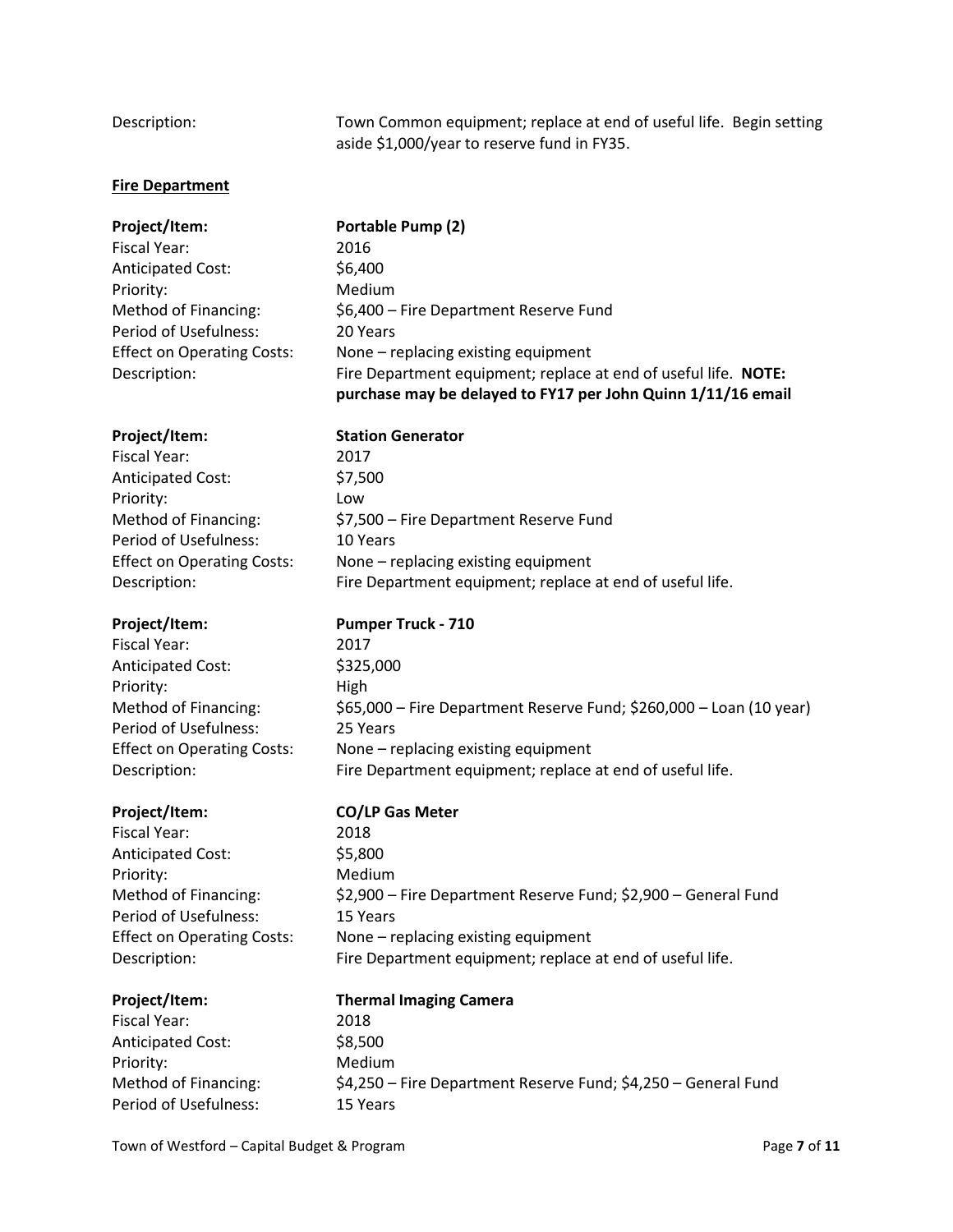| <b>Effect on Operating Costs:</b><br>Description: | None - replacing existing equipment<br>Fire Department equipment; replace at end of useful life. |
|---------------------------------------------------|--------------------------------------------------------------------------------------------------|
| Project/Item:                                     | <b>Tanker Truck - 712</b>                                                                        |
| Fiscal Year:                                      | 2019                                                                                             |
| <b>Anticipated Cost:</b>                          | \$300,000                                                                                        |
| Priority:                                         | High                                                                                             |
| Method of Financing:                              | \$30,000 - Fire Department Reserve Fund; \$30,000 - General Fund;<br>\$240,000 - Loan (10 years) |
| Period of Usefulness:                             | 25 Years                                                                                         |
| <b>Effect on Operating Costs:</b><br>Description: | None - replacing existing equipment<br>Fire Department equipment; replace at end of useful life. |
| Project/Item:                                     | Hand Held Radio (8)                                                                              |
| <b>Fiscal Year:</b>                               | 2020                                                                                             |
| <b>Anticipated Cost:</b>                          | \$11,600                                                                                         |
| Priority:                                         | Medium                                                                                           |
| Method of Financing:                              | \$8,700 - Fire Department Reserve Fund; \$2,900 - General Fund                                   |
| Period of Usefulness:                             | 15 Years                                                                                         |
| <b>Effect on Operating Costs:</b>                 | None - replacing existing equipment                                                              |
| Description:                                      | Fire Department equipment; replace at end of useful life.                                        |
| Project/Item:                                     | <b>Hose/Hard Suction</b>                                                                         |
| Fiscal Year:                                      | 2020                                                                                             |
| <b>Anticipated Cost:</b>                          | \$14,400                                                                                         |
| Priority:                                         | Medium                                                                                           |
| Method of Financing:                              | \$10,800 - Fire Department Reserve Fund; \$3,600 - General Fund                                  |
| Period of Usefulness:                             | 20 Years                                                                                         |
| <b>Effect on Operating Costs:</b>                 | None - replacing existing equipment                                                              |
| Description:                                      | Fire Department equipment; replace at end of useful life.                                        |
| Project/Item:                                     | Pagers (18)                                                                                      |
| <b>Fiscal Year:</b>                               | 2020                                                                                             |
| <b>Anticipated Cost:</b>                          | \$11,745                                                                                         |
| Priority:                                         | Medium                                                                                           |
| Method of Financing:                              | \$8,808 - Fire Department Reserve Fund; \$2,936 - General Fund                                   |
| Period of Usefulness:                             | 15 Years                                                                                         |
| <b>Effect on Operating Costs:</b>                 | None - replacing existing equipment                                                              |
| Description:                                      | Fire Department equipment; replace at end of useful life.                                        |
| Project/Item:                                     | <b>Base Radio, Base Repeater</b>                                                                 |
| Fiscal Year:                                      | 2022                                                                                             |
| Anticipated Cost:                                 | \$8,700                                                                                          |
| Priority:                                         | Medium                                                                                           |
| Method of Financing:                              | \$6,960 - Fire Department Reserve Fund; \$1,740 - General Fund                                   |
| Period of Usefulness:                             | 15 Years                                                                                         |
| <b>Effect on Operating Costs:</b>                 | None - replacing existing equipment                                                              |
| Description:                                      | Fire Department equipment; replace at end of useful life.                                        |
|                                                   |                                                                                                  |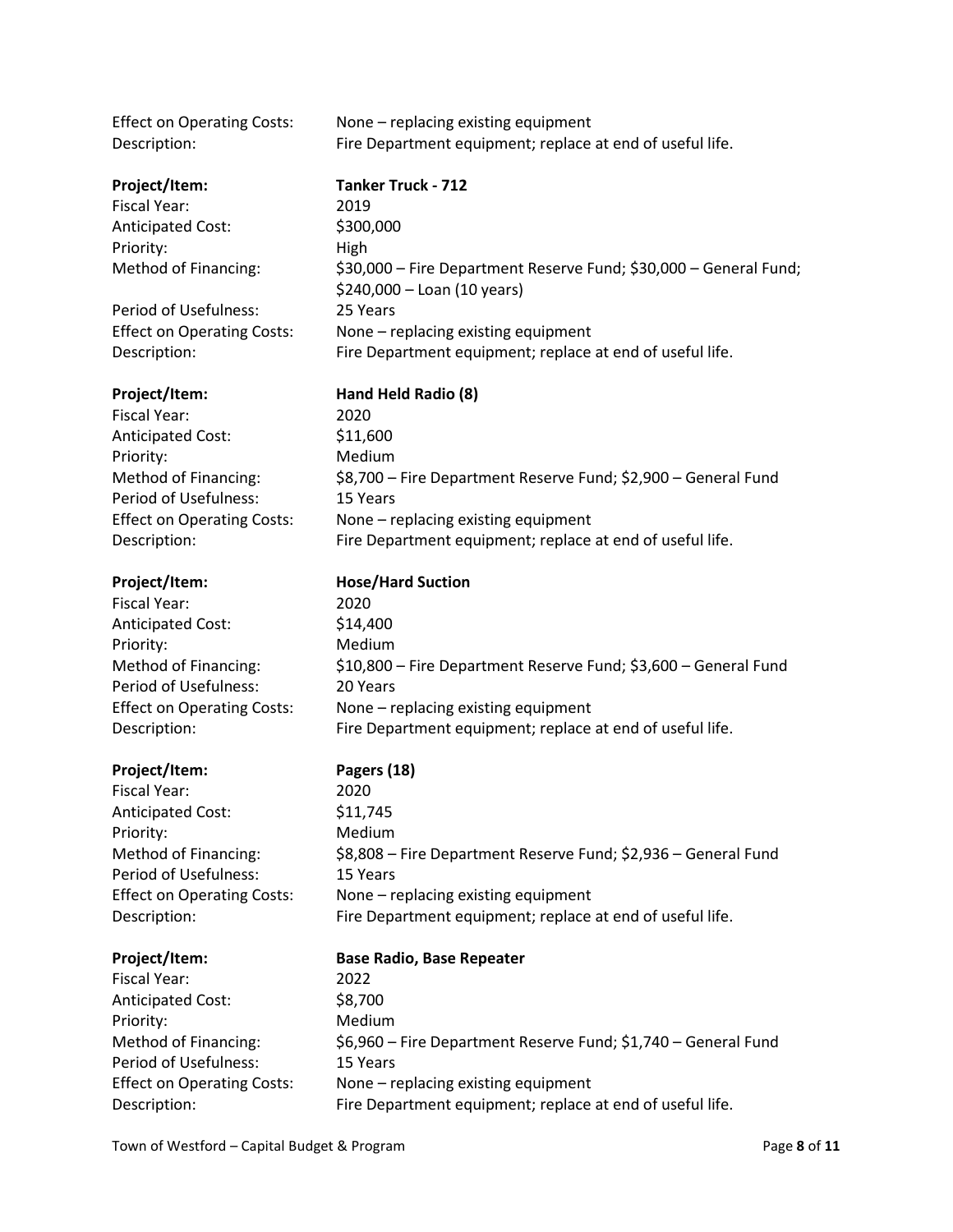| Project/Item:                                 | <b>Truck Radio (4)</b>                                                                                                  |
|-----------------------------------------------|-------------------------------------------------------------------------------------------------------------------------|
| <b>Fiscal Year:</b>                           | 2022                                                                                                                    |
| <b>Anticipated Cost:</b>                      | \$5,800                                                                                                                 |
| Priority:                                     | Medium                                                                                                                  |
| Method of Financing:                          | \$4,640 – Fire Department Reserve Fund; \$1,160– General Fund                                                           |
| Period of Usefulness:                         | 15 Years                                                                                                                |
| <b>Effect on Operating Costs:</b>             | None - replacing existing equipment                                                                                     |
| Description:                                  | Fire Department equipment; replace at end of useful life.                                                               |
| Project/Item:                                 | <b>Nozzles, Master Stream</b>                                                                                           |
| <b>Fiscal Year:</b>                           | 2025                                                                                                                    |
| <b>Anticipated Cost:</b>                      | \$13,440                                                                                                                |
| Priority:                                     | Medium                                                                                                                  |
| Method of Financing:                          | \$10,752 – Fire Department Reserve Fund; \$2,688 – General Fund                                                         |
| Period of Usefulness:                         | 20 Years                                                                                                                |
| <b>Effect on Operating Costs:</b>             | None - replacing existing equipment                                                                                     |
| Description:                                  | Fire Department equipment; replace at end of useful life.                                                               |
| Project/Item:                                 | <b>Pumper Truck - 711</b>                                                                                               |
| <b>Fiscal Year:</b>                           | 2026                                                                                                                    |
| Anticipated Cost:                             | \$500,000                                                                                                               |
| Priority:                                     | High                                                                                                                    |
| Method of Financing:                          | \$80,000 - Fire Department Reserve Fund; \$20,000 - General Fund;<br>\$400,000 - Loan (10 years)                        |
| Period of Usefulness:                         | 25 Years                                                                                                                |
| <b>Effect on Operating Costs:</b>             | None - replacing existing equipment                                                                                     |
| Description:                                  | Fire Department equipment; replace at end of useful life. Begin setting<br>aside \$20,000/year to reserve fund in FY22. |
| Project/Item:                                 | <b>Vehicle Extraction Tools</b>                                                                                         |
| <b>Fiscal Year:</b>                           | 2027                                                                                                                    |
| <b>Anticipated Cost:</b>                      | \$43,200                                                                                                                |
| Priority:                                     | Medium                                                                                                                  |
| Method of Financing:                          | \$34,560 - Fire Department Reserve Fund; \$8,640 - General Fund                                                         |
| Period of Usefulness:                         | 20 Years                                                                                                                |
| <b>Effect on Operating Costs:</b>             | None - replacing existing equipment                                                                                     |
| Description:                                  | Fire Department equipment; replace at end of useful life. Begin setting                                                 |
|                                               | aside \$8,640/year to reserve fund in FY23.                                                                             |
| Project/Item:                                 | <b>Ladders</b>                                                                                                          |
| <b>Fiscal Year:</b>                           | 2028                                                                                                                    |
| <b>Anticipated Cost:</b>                      | \$5,700                                                                                                                 |
| Priority:                                     | Medium                                                                                                                  |
| Method of Financing:<br>Period of Usefulness: | \$4,560 - Fire Department Reserve Fund; \$1,140 - General Fund<br>30 Years                                              |
| <b>Effect on Operating Costs:</b>             | None - replacing existing equipment                                                                                     |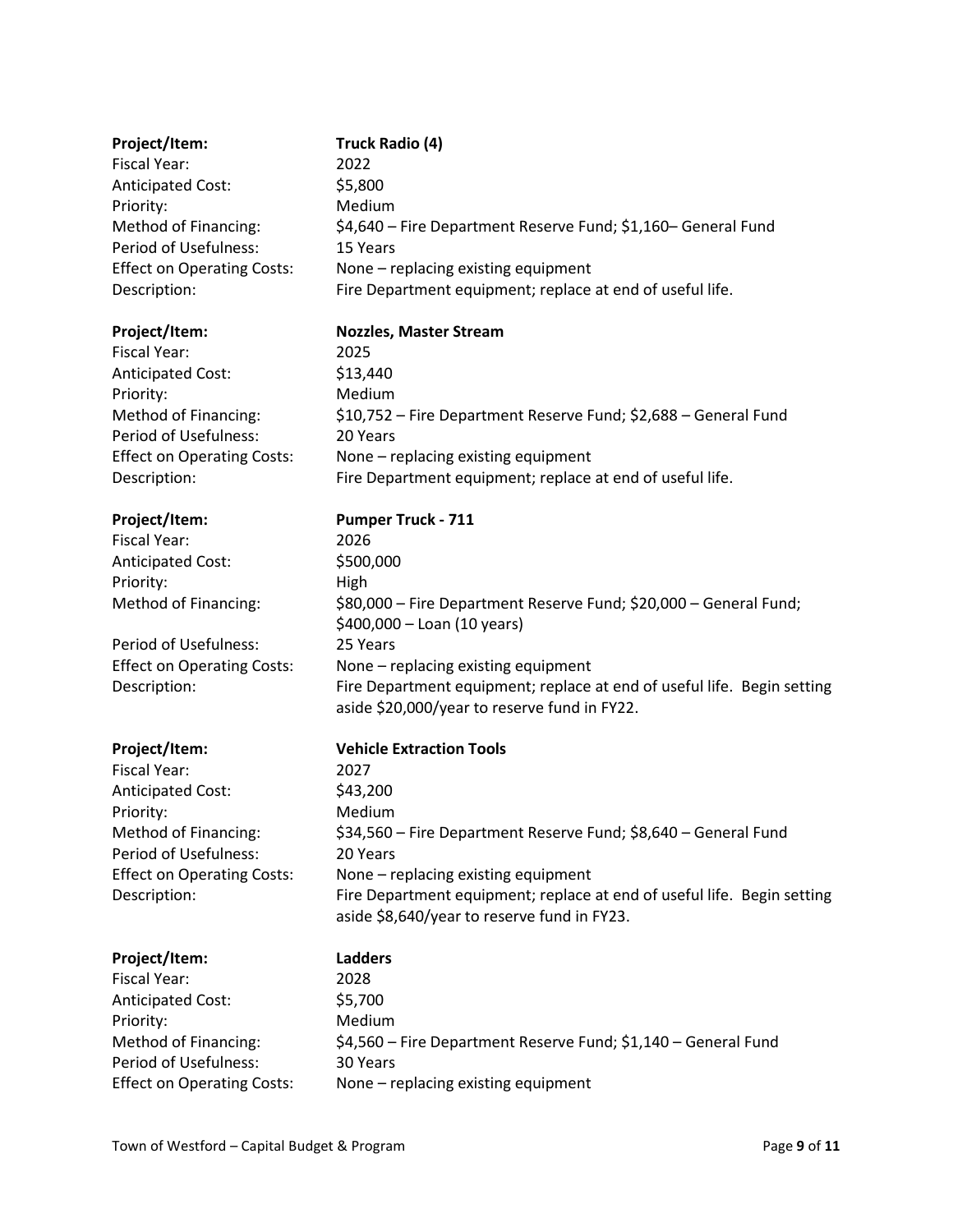| Description:                                                                                                                                                                               | Fire Department equipment; replace at end of useful life. Begin setting<br>aside \$1,140/year to reserve fund in FY24.                                                                                                                                                                                                                            |
|--------------------------------------------------------------------------------------------------------------------------------------------------------------------------------------------|---------------------------------------------------------------------------------------------------------------------------------------------------------------------------------------------------------------------------------------------------------------------------------------------------------------------------------------------------|
| Project/Item:<br><b>Fiscal Year:</b><br><b>Anticipated Cost:</b><br>Priority:<br>Method of Financing:<br>Period of Usefulness:<br><b>Effect on Operating Costs:</b><br>Description:        | <b>Rescue Jacks</b><br>2028<br>\$8,000<br>Medium<br>\$6,400 - Fire Department Reserve Fund; \$1,600 - General Fund<br>20 Years<br>None - replacing existing equipment<br>Fire Department equipment; replace at end of useful life. Begin setting<br>aside \$1,600/year to reserve fund in FY24.                                                   |
| Project/Item:<br><b>Fiscal Year:</b><br><b>Anticipated Cost:</b><br>Priority:<br>Method of Financing:<br><b>Period of Usefulness:</b><br><b>Effect on Operating Costs:</b><br>Description: | <b>SCBA (12 Scott Air Packs)</b><br>2031<br>\$125,280<br>Medium<br>\$100,224 – Fire Department Reserve Fund; \$25,056 – General Fund<br>15 Years<br>None - replacing existing equipment<br>Fire Department equipment; replace at end of useful life. Begin setting<br>aside \$25,056/year to reserve fund in FY27.                                |
| Project/Item:<br><b>Fiscal Year:</b><br><b>Anticipated Cost:</b><br>Priority:<br>Method of Financing:<br><b>Period of Usefulness:</b><br><b>Effect on Operating Costs:</b><br>Description: | <b>SCBA (12 Spare Bottles)</b><br>2031<br>\$13,920<br>Medium<br>\$11,136 - Fire Department Reserve Fund; \$2,784 - General Fund<br>15 Years<br>None - replacing existing equipment<br>Fire Department equipment; replace at end of useful life. Begin setting<br>aside \$2,784/year to reserve fund in FY27.                                      |
| Project/Item:<br><b>Fiscal Year:</b><br><b>Anticipated Cost:</b><br>Priority:<br>Method of Financing:<br><b>Period of Usefulness:</b><br><b>Effect on Operating Costs:</b><br>Description: | <b>Utility/Rescue Truck - 714</b><br>2033<br>\$700,000<br>High<br>\$112,000 - Fire Department Reserve Fund; \$28,000 - General Fund;<br>\$560,000 - Loan (10 years)<br>25 Years<br>None - replacing existing equipment<br>Fire Department equipment; replace at end of useful life. Begin setting<br>aside \$28,000/year to reserve fund in FY29. |

### **Library**

| Project/Item: | <b>Furnace</b> |
|---------------|----------------|
| Fiscal Year:  | 2028           |